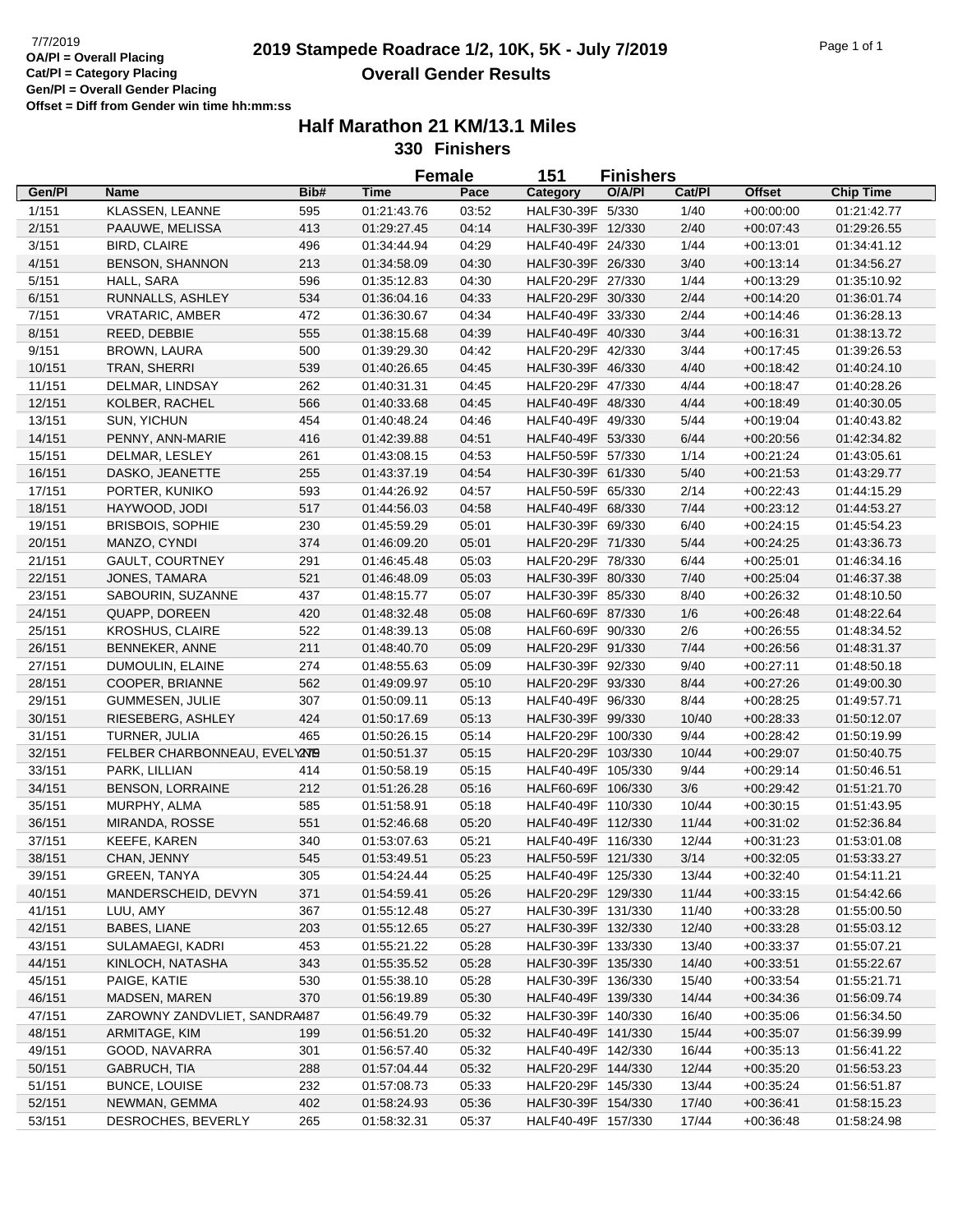# **2019 Stampede Roadrace 1/2, 10K, 5K - July 7/2019** 7/7/2019 Page 2 of 2 **Overall Gender Results**

|         |                              |      |             | <b>Female</b> | 151                | <b>Finishers</b> |        |               |                  |
|---------|------------------------------|------|-------------|---------------|--------------------|------------------|--------|---------------|------------------|
| Gen/Pl  | Name                         | Bib# | <b>Time</b> | Pace          | Category           | O/A/PI           | Cat/Pl | <b>Offset</b> | <b>Chip Time</b> |
| 54/151  | DUECK, LYNNE                 | 270  | 01:58:56.97 | 05:38         | HALF60-69F 159/330 |                  | 4/6    | $+00:37:13$   | 01:58:46.69      |
| 55/151  | RONALDS, JENNIFER            | 430  | 01:59:02.87 | 05:38         | HALF30-39F 160/330 |                  | 18/40  | $+00:37:19$   | 01:58:47.17      |
| 56/151  | FAH, CATH                    | 193  | 01:59:49.30 | 05:40         | HALF50-59F 161/330 |                  | 4/14   | $+00:38:05$   | 01:59:33.12      |
| 57/151  | HOLMGREN, JANAY              | 565  | 01:59:49.72 | 05:40         | HALF20-29F 162/330 |                  | 14/44  | $+00:38:05$   | 01:59:33.16      |
| 58/151  | <b>BOUCHMILA, RANDA</b>      | 224  | 01:59:59.92 | 05:41         | HALF30-39F 163/330 |                  | 19/40  | $+00:38:16$   | 01:59:56.01      |
| 59/151  | EVANGELOPOULOS, DIMITRA      | 507  | 02:00:45.17 | 05:43         | HALF20-29F 165/330 |                  | 15/44  | $+00:39:01$   | 02:00:18.21      |
| 60/151  | WELSH, KERRY                 | 541  | 02:01:13.02 | 05:44         | HALF40-49F 166/330 |                  | 18/44  | $+00:39:29$   | 02:00:58.97      |
| 61/151  | WOOD, BARBARA                | 573  | 02:01:16.30 | 05:44         | HALF30-39F 167/330 |                  | 20/40  | $+00:39:32$   | 02:00:58.39      |
| 62/151  | LEDENE, LANA                 | 357  | 02:01:19.67 | 05:45         | HALF40-49F 169/330 |                  | 19/44  | $+00:39:35$   | 02:01:06.05      |
| 63/151  | <b>BLACKER, WILLOW</b>       | 219  | 02:02:32.94 | 05:48         | HALF20-29F 173/330 |                  | 16/44  | $+00:40:49$   | 02:02:15.38      |
| 64/151  | BOYD, KATHERINE              | 226  | 02:03:25.88 | 05:50         | HALF30-39F 177/330 |                  | 21/40  | $+00.41:42$   | 02:03:15.97      |
| 65/151  | HATCHER, SARAH               | 516  | 02:03:34.37 | 05:51         | HALF20-29F 178/330 |                  | 17/44  | $+00:41:50$   | 02:03:16.46      |
| 66/151  | TURCOTTE, LISA               | 464  | 02:04:00.38 | 05:52         | HALF50-59F 181/330 |                  | 5/14   | $+00:42:16$   | 02:03:56.46      |
| 67/151  | ZAROWNY-ROOKE, CHRISTINE 488 |      | 02:04:19.51 | 05:53         | HALF40-49F 184/330 |                  | 20/44  | $+00:42:35$   | 02:04:02.46      |
| 68/151  | WAYLAND, SHAUNA              | 475  | 02:04:24.85 | 05:53         | HALF30-39F 185/330 |                  | 22/40  | $+00:42:41$   | 02:04:05.84      |
| 69/151  | SNOW, TARA                   | 572  | 02:04:26.51 | 05:53         | HALF20-29F 187/330 |                  | 18/44  | $+00:42:42$   | 02:04:15.11      |
| 70/151  | CARTWRIGHT, AKIKO            | 236  | 02:04:52.08 | 05:55         | HALF40-49F 189/330 |                  | 21/44  | $+00:43:08$   | 02:04:40.67      |
| 71/151  | VAN DER MERWE, LAMINDA       | 468  |             | 05:58         | HALF50-59F 193/330 |                  | 6/14   | $+00:44:12$   | 02:05:32.74      |
|         |                              |      | 02:05:56.00 |               |                    |                  |        |               |                  |
| 72/151  | <b>HAMILTON, PAIGE</b>       | 310  | 02:06:30.19 | 05:59         | HALF40-49F 196/330 |                  | 22/44  | $+00:44:46$   | 02:06:21.35      |
| 73/151  | KIMMETT, LESLIE              | 582  | 02:06:35.09 | 05:59         | HALF20-29F 197/330 |                  | 19/44  | $+00:44:51$   | 02:06:19.67      |
| 74/151  | GIFFORD, DANIELLE            | 298  | 02:07:31.56 | 06:02         | HALF20-29F 200/330 |                  | 20/44  | $+00:45:47$   | 02:07:18.48      |
| 75/151  | FAIRBARN, BAILEY             | 278  | 02:07:35.45 | 06:02         | HALF20-29F 201/330 |                  | 21/44  | $+00:45:51$   | 02:07:17.79      |
| 76/151  | HINSE, CLAIRE                | 315  | 02:08:15.73 | 06:04         | HALF20-29F 205/330 |                  | 22/44  | $+00:46:31$   | 02:07:59.07      |
| 77/151  | AVERY, VALERIE               | 201  | 02:08:18.83 | 06:04         | HALF50-59F 206/330 |                  | 7/14   | $+00:46:35$   | 02:07:57.79      |
| 78/151  | ABBOTT, JENNIFER             | 194  | 02:08:57.88 | 06:06         | HALF20-29F 208/330 |                  | 23/44  | $+00:47:14$   | 02:08:41.23      |
| 79/151  | SHELAST, SARAH               | 571  | 02:09:55.18 | 06:09         | HALF20-29F 214/330 |                  | 24/44  | $+00:48:11$   | 02:05:22.71      |
| 80/151  | ABBOTT, SHANA                | 195  | 02:10:37.44 | 06:11         | HALF20-29F 217/330 |                  | 25/44  | $+00:48:53$   | 02:10:23.52      |
| 81/151  | LANG, JULIE                  | 353  | 02:10:38.42 | 06:11         | HALF20-29F 218/330 |                  | 26/44  | $+00:48:54$   | 02:10:24.21      |
| 82/151  | FLEMMING, MAREN              | 280  | 02:11:51.64 | 06:14         | HALF20-29F 223/330 |                  | 27/44  | $+00:50:07$   | 02:11:40.63      |
| 83/151  | HAMILL, CHRISTINE            | 309  | 02:12:38.56 | 06:17         | HALF20-29F 228/330 |                  | 28/44  | $+00:50:54$   | 02:12:20.90      |
| 84/151  | HAMILL, CATHERINE            | 308  | 02:12:38.68 | 06:17         | HALF30-39F 229/330 |                  | 23/40  | $+00:50:54$   | 02:12:20.92      |
| 85/151  | BLOMANDER, SHERREY           | 220  | 02:12:47.56 | 06:17         | HALF40-49F 230/330 |                  | 23/44  | $+00:51:03$   | 02:12:26.49      |
| 86/151  | FAYYAZ, SARAH                | 511  | 02:13:03.55 | 06:18         | HALF50-59F 232/330 |                  | 8/14   | $+00:51:19$   | 02:12:44.55      |
| 87/151  | <b>WRIGHT, JESSICA</b>       | 483  | 02:14:09.01 | 06:21         | HALF20-29F 235/330 |                  | 29/44  | $+00:52:25$   | 02:13:47.88      |
| 88/151  | SLOGROVE, KELLY              | 450  | 02:14:20.63 | 06:22         | HALF20-29F 236/330 |                  | 30/44  | $+00:52:36$   | 02:14:17.39      |
| 89/151  | KWON, YOUNG-MI               | 348  | 02:16:14.23 | 06:27         | HALF50-59F 242/330 |                  | 9/14   | $+00:54:30$   | 02:15:51.91      |
| 90/151  | DUMOULIN, CHARLOTTE          | 273  | 02:16:39.62 | 06:28         | HALF20-29F 245/330 |                  | 31/44  | $+00:54:55$   | 02:16:15.17      |
| 91/151  | CHAMBERS, GAIL               | 239  | 02:16:57.17 | 06:29         | HALF40-49F 247/330 |                  | 24/44  | $+00.55:13$   | 02:16:35.72      |
| 92/151  | RISERBATO, ANTONINA          | 425  | 02:17:30.94 | 06:31         | HALF40-49F 248/330 |                  | 25/44  | $+00.55:47$   | 02:17:10.26      |
| 93/151  | <b>BARTON, MADISON</b>       | 207  | 02:18:11.39 | 06:32         | HALF20-29F 250/330 |                  | 32/44  | $+00:56:27$   | 02:17:50.46      |
| 94/151  | ROQUETTE, TIPHANIE           | 431  | 02:18:14.30 | 06:33         | HALF30-39F 251/330 |                  | 24/40  | $+00:56:30$   | 02:17:49.85      |
| 95/151  | EMMOND, SUE                  | 580  | 02:18:29.32 | 06:33         | HALF40-49F 252/330 |                  | 26/44  | $+00:56:45$   | 02:18:10.20      |
| 96/151  | COTE MCKENNA, RACHEL         | 577  | 02:18:29.39 | 06:33         | HALF40-49F 253/330 |                  | 27/44  | $+00:56:45$   | 02:18:10.68      |
| 97/151  | LINGE, ANGELIQUE             | 567  | 02:19:30.40 | 06:36         | HALF40-49F 257/330 |                  | 28/44  | $+00.57:46$   | 02:19:12.67      |
| 98/151  | MONTGOMERY, LISA             | 394  | 02:19:34.29 | 06:36         | HALF40-49F 258/330 |                  | 29/44  | $+00:57:50$   | 02:19:10.55      |
| 99/151  | JAYASELLAN, JAYAMALAR        | 328  | 02:19:48.92 | 06:37         | HALF40-49F 259/330 |                  | 30/44  | $+00:58:05$   | 02:19:43.06      |
| 100/151 | HUTCHINSON, LAURIE           | 520  | 02:20:23.25 | 06:39         | HALF50-59F 261/330 |                  | 10/14  | $+00.58.39$   | 02:20:03.15      |
| 101/151 | DUKELOW, JANICE              | 271  | 02:20:37.39 | 06:39         | HALF40-49F 262/330 |                  | 31/44  | $+00:58:53$   | 02:20:23.56      |
| 102/151 | KOWALENKO, RACHEL            | 345  | 02:21:56.28 | 06:43         | HALF30-39F 263/330 |                  | 25/40  | $+01:00:12$   | 02:21:32.24      |
| 103/151 | MULDOON, KELSEY              | 399  | 02:22:26.28 | 06:45         | HALF20-29F 267/330 |                  | 33/44  | $+01:00:42$   | 02:22:01.18      |
| 104/151 | MCKAIN, AMBER                | 385  | 02:23:08.48 | 06:47         | HALF30-39F 268/330 |                  | 26/40  | $+01:01:24$   | 02:22:39.89      |
| 105/151 | HUGHES, AIA                  | 321  | 02:24:15.14 | 06:50         | HALF40-49F 269/330 |                  | 32/44  | $+01:02:31$   | 02:23:55.25      |
| 106/151 | DORE, JENNIFER               | 505  | 02:24:42.33 | 06:51         | HALF30-39F 270/330 |                  | 27/40  | $+01:02:58$   | 02:24:15.94      |
|         |                              |      |             |               |                    |                  |        |               |                  |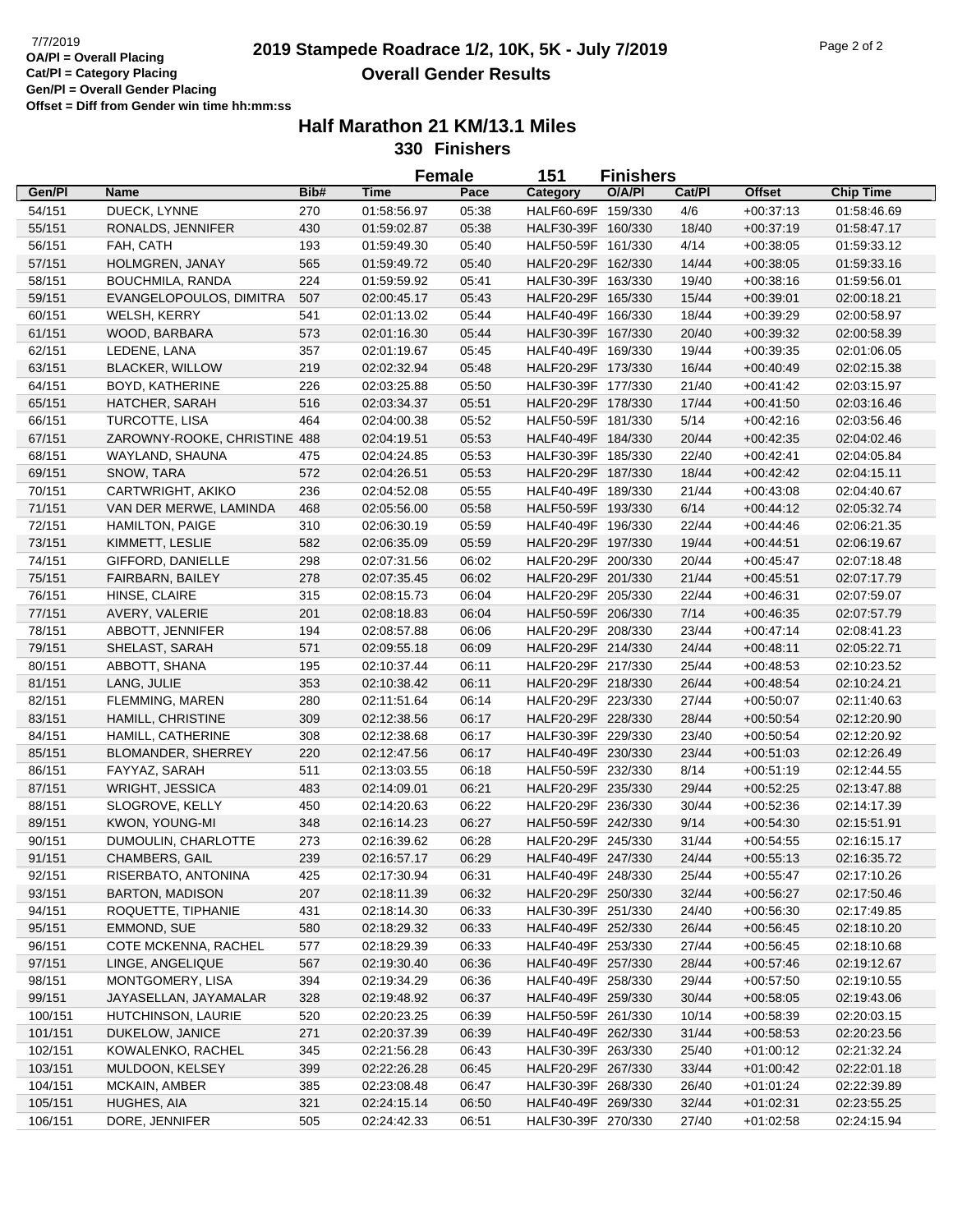# **2019 Stampede Roadrace 1/2, 10K, 5K - July 7/2019** 7/7/2019 Page 3 of 3 **Overall Gender Results**

|         |                           |      | <b>Female</b> |       | 151                | <b>Finishers</b> |        |             |                  |
|---------|---------------------------|------|---------------|-------|--------------------|------------------|--------|-------------|------------------|
| Gen/Pl  | <b>Name</b>               | Bib# | <b>Time</b>   | Pace  | Category           | O/A/PI           | Cat/PI | Offset      | <b>Chip Time</b> |
| 107/151 | RIVERA, KATHERINE         | 426  | 02:24:51.85   | 06:51 | HALF30-39F 271/330 |                  | 28/40  | $+01:03:08$ | 02:24:40.17      |
| 108/151 | FROSTAD, CHERYL           | 287  | 02:27:27.73   | 06:59 | HALF50-59F 272/330 |                  | 11/14  | $+01:05:43$ | 02:27:01.26      |
| 109/151 | NEARY-ZAJICZEK, MICHELLE  | 401  | 02:28:03.10   | 07:00 | HALF30-39F 273/330 |                  | 29/40  | $+01:06:19$ | 02:27:39.92      |
| 110/151 | NEARY-ZAJICZEK, LYDIA     | 400  | 02:28:03.38   | 07:00 | HALF30-39F 274/330 |                  | 30/40  | $+01:06:19$ | 02:27:40.12      |
| 111/151 | <b>WEISS, KERRI</b>       | 540  | 02:28:21.47   | 07:01 | HALF40-49F 276/330 |                  | 33/44  | $+01:06:37$ | 02:27:56.07      |
| 112/151 | LUCAS, DANA               | 364  | 02:28:32.72   | 07:02 | HALF20-29F 277/330 |                  | 34/44  | $+01:06:48$ | 02:28:09.35      |
| 113/151 | ZERK, SHARON              | 490  | 02:28:37.08   | 07:02 | HALF40-49F 278/330 |                  | 34/44  | $+01:06:53$ | 02:28:29.32      |
| 114/151 | DUMONT, MICHELLE          | 272  | 02:28:41.04   | 07:02 | HALF20-29F 279/330 |                  | 35/44  | $+01:06:57$ | 02:28:17.62      |
| 115/151 | HALL, DEBORAH             | 515  | 02:29:04.45   | 07:03 | HALF40-49F 280/330 |                  | 35/44  | $+01:07:20$ | 02:28:37.10      |
| 116/151 | LIU, CELINE               | 361  | 02:30:12.24   | 07:07 | HALF20-29F 281/330 |                  | 36/44  | $+01:08:28$ | 02:29:44.80      |
| 117/151 | MCGIBBON, RACHEL          | 383  | 02:30:18.36   | 07:07 | HALF20-29F 282/330 |                  | 37/44  | $+01:08:34$ | 02:30:05.97      |
| 118/151 | CARTEN, NICOLE            | 576  | 02:30:18.40   | 07:07 | HALF20-29F 283/330 |                  | 38/44  | $+01:08:34$ | 02:30:06.30      |
| 119/151 | TAEKEMA, KASIA            | 456  | 02:30:27.38   | 07:07 | HALF30-39F 285/330 |                  | 31/40  | $+01:08:43$ | 02:30:05.99      |
| 120/151 | MCDONALD, CARLIE          | 380  | 02:30:39.78   | 07:08 | HALF30-39F 286/330 |                  | 32/40  | $+01:08:56$ | 02:30:15.23      |
| 121/151 | MCADAM, TRACI             | 526  | 02:31:58.71   | 07:12 | HALF40-49F 288/330 |                  | 36/44  | $+01:10:14$ | 02:31:35.57      |
| 122/151 | ZILKOWSKY, BREANNE        | 491  | 02:32:02.27   | 07:12 | HALF20-29F 289/330 |                  | 39/44  | $+01:10:18$ | 02:31:34.80      |
| 123/151 | CAMPUSANO, CATALINA       | 235  | 02:32:36.75   | 07:13 | HALF20-29F 290/330 |                  | 40/44  | $+01:10:52$ | 02:32:21.39      |
| 124/151 | FABRETTI, SARA            | 509  | 02:35:33.11   | 07:22 | HALF40-49F 294/330 |                  | 37/44  | $+01:13:49$ | 02:35:28.31      |
| 125/151 | <b>GERRITS, CATHERINE</b> | 296  | 02:37:06.89   | 07:26 | HALF30-39F 297/330 |                  | 33/40  | $+01:15:23$ | 02:36:27.48      |
| 126/151 | <b>BUGEJA, LINDY</b>      | 231  | 02:37:07.03   | 07:26 | HALF50-59F 298/330 |                  | 12/14  | $+01:15:23$ | 02:36:43.66      |
| 127/151 | GAVIGAN, REBECCA          | 292  | 02:37:24.51   | 07:27 | HALF40-49F 299/330 |                  | 38/44  | $+01:15:40$ | 02:37:02.89      |
| 128/151 | DE FABRITUS, LAURIANE     | 257  | 02:38:03.58   | 07:29 | HALF30-39F 302/330 |                  | 34/40  | $+01:16:19$ | 02:37:36.49      |
| 129/151 | RAINEY, LOUISE            | 421  | 02:39:50.27   | 07:34 | HALF30-39F 303/330 |                  | 35/40  | $+01:18:06$ | 02:39:48.89      |
| 130/151 | POWELL, YVETTE            | 417  | 02:42:20.36   | 07:41 | HALF40-49F 305/330 |                  | 39/44  | $+01:20:36$ | 02:41:50.41      |
| 131/151 | SPENCER, JANICE           | 538  | 02:42:22.82   | 07:41 | HALF40-49F 306/330 |                  | 40/44  | +01:20:39   | 02:41:54.62      |
| 132/151 | <b>GREAVES, LISA</b>      | 513  | 02:42:23.57   | 07:41 | HALF50-59F 307/330 |                  | 13/14  | $+01:20:39$ | 02:41:55.37      |
| 133/151 | MENDEZ, ANNA LYN          | 528  | 02:43:39.02   | 07:45 | HALF30-39F 308/330 |                  | 36/40  | $+01:21:55$ | 02:43:07.69      |
| 134/151 | FAHR, HEATHER             | 277  | 02:46:28.96   | 07:53 | HALF30-39F 309/330 |                  | 37/40  | $+01:24:45$ | 02:46:03.23      |
| 135/151 | TAYLOR, MACEY             | 458  | 02:49:08.64   | 08:00 | HALF20-29F 311/330 |                  | 41/44  | $+01:27:24$ | 02:48:44.78      |
| 136/151 | DELGADO, DANIELA          | 259  | 02:51:26.08   | 08:07 | HALF20-29F 313/330 |                  | 42/44  | $+01:29:42$ | 02:51:02.95      |
| 137/151 | CROSSMAN, RACHEL          | 252  | 02:51:29.03   | 08:07 | HALF20-29F 314/330 |                  | 43/44  | $+01:29:45$ | 02:51:05.91      |
| 138/151 | JILES, GAIL               | 331  | 02:51:58.58   | 08:09 | HALF70-79F 315/330 |                  | 1/3    | $+01:30:14$ | 02:51:56.89      |
| 139/151 | DEVERA, KELLY             | 268  | 02:57:17.94   | 08:24 | HALF30-39F 316/330 |                  | 38/40  | $+01:35:34$ | 02:57:15.59      |
| 140/151 | <b>JEWORSKI, CHARITY</b>  | 330  | 02:59:22.39   | 08:30 | HALF40-49F 317/330 |                  | 41/44  | $+01:37:38$ | 02:59:19.28      |
| 141/151 | BURWASH, GLORINDA         | 233  | 02:59:53.85   | 08:31 | HALF40-49F 318/330 |                  | 42/44  | $+01:38:10$ | 02:59:53.52      |
| 142/151 | GARDNER, JEAN             | 289  | 03:00:22.63   | 08:32 | HALF70-79F 320/330 |                  | 2/3    | $+01:38:38$ | 03:00:20.46      |
| 143/151 | JANOWSKI, MAGDALENA       | 325  | 03:01:22.14   | 08:35 | HALF50-59F 321/330 |                  | 14/14  | +01:39:38   | 03:00:51.49      |
| 144/151 | SILVERSTONE, BEV          | 448  | 03:07:23.02   | 08:52 | HALF60-69F 323/330 |                  | 5/6    | $+01.45.39$ | 03:07:23.02      |
| 145/151 | KATZ, DEBORAH             | 338  | 03:07:23.59   | 08:52 | HALF60-69F 324/330 |                  | 6/6    | $+01:45:39$ | 03:07:22.86      |
| 146/151 | <b>FRANCIS, LYNNE</b>     | 282  | 03:13:39.84   | 09:10 | HALF20-29F 325/330 |                  | 44/44  | $+01:51:56$ | 03:13:36.53      |
| 147/151 | LAGORE, SUSANN            | 592  | 03:17:30.78   | 09:21 | HALF40-49F 326/330 |                  | 43/44  | $+01:55:47$ | 03:17:27.15      |
| 148/151 | ZEIJLEMAKER, MARJOLEIN    | 544  | 03:18:56.70   | 09:25 | HALF40-49F 327/330 |                  | 44/44  | $+01:57:12$ | 03:18:54.55      |
| 149/151 | CHESHIRE, EMILY           | 574  | 03:24:21.75   | 09:41 | HALF30-39F 328/330 |                  | 39/40  | $+02:02:37$ | 03:24:20.29      |
| 150/151 | WETZ, ANGELA              | 477  | 03:56:36.79   | 11:12 | HALF30-39F 329/330 |                  | 40/40  | $+02:34:53$ | 03:56:32.79      |
| 151/151 | SAMUELSON, MARLENE        | 439  | 04:26:57.59   | 12:39 | HALF70-79F 330/330 |                  | 3/3    | $+03:05:13$ | 04:26:56.44      |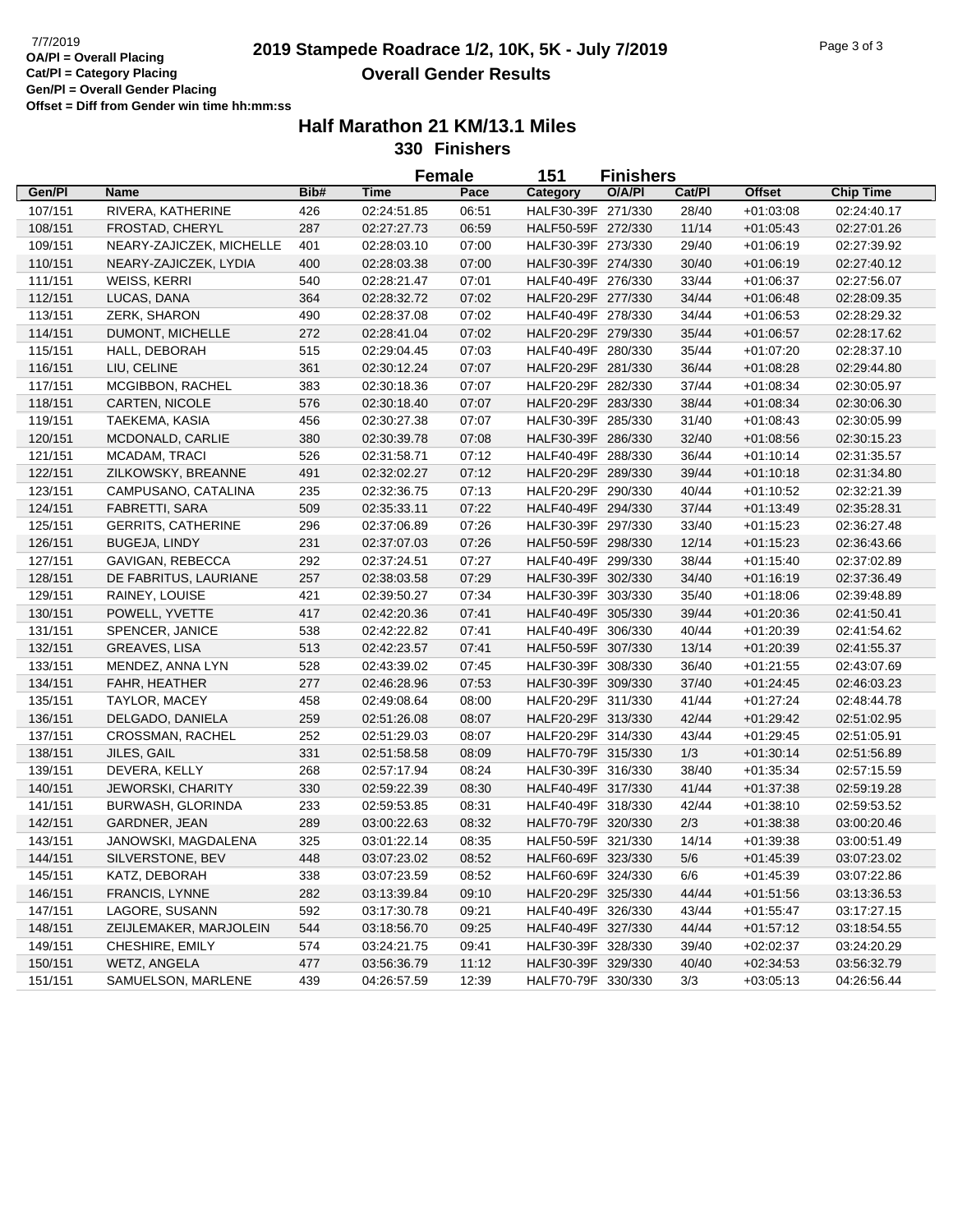### **2019 Stampede Roadrace 1/2, 10K, 5K - July 7/2019** 7/7/2019 Page 4 of 4 **Overall Gender Results**

|        |                                   |            | <b>Male</b>                |                | 179               | <b>Finishers</b> |        |                            |                            |
|--------|-----------------------------------|------------|----------------------------|----------------|-------------------|------------------|--------|----------------------------|----------------------------|
| Gen/Pl | <b>Name</b>                       | Bib#       | <b>Time</b>                | Pace           | Category          | O/A/PI           | Cat/Pl | <b>Offset</b>              | <b>Chip Time</b>           |
| 1/179  | NEWSOM, JOHN                      | 552        | 01:15:22.53                | 03:34          | HALF30-39M 1/330  |                  | 1/49   | $+00:00:00$                | 01:15:22.38                |
| 2/179  | ROSS, DARYL                       | 432        | 01:16:28.24                | 03:37          | HALF20-29M 2/330  |                  | 1/33   | $+00:01:05$                | 01:16:28.24                |
| 3/179  | CHOI, EDWARD                      | 243        | 01:19:51.80                | 03:47          | HALF20-29M 3/330  |                  | 2/33   | $+00:04:29$                | 01:19:50.63                |
| 4/179  | CORMIER, RYAN                     | 251        | 01:21:31.15                | 03:51          | HALF20-29M 4/330  |                  | 3/33   | $+00:06:08$                | 01:21:31.15                |
| 5/179  | SCHERMERS, ADRIAN                 | 535        | 01:21:45.33                | 03:52          | HALF30-39M 6/330  |                  | 2/49   | $+00:06:22$                | 01:21:44.80                |
| 6/179  | MURPHY, MATTHEW                   | 599        | 01:23:30.63                | 03:57          | HALF20-29M 7/330  |                  | 4/33   | $+00:08:08$                | 01:23:30.07                |
| 7/179  | PILGRIM, WILSON                   | 570        | 01:23:58.26                | 03:58          | HALF30-39M 8/330  |                  | 3/49   | $+00:08:35$                | 01:23:56.73                |
| 8/179  | BIRD, JOHN                        | 497        | 01:26:28.00                | 04:05          | HALF40-49M 9/330  |                  | 1/39   | $+00:11:05$                | 01:26:26.47                |
| 9/179  | COOPER, AIDAN                     | 547        | 01:26:30.09                | 04:05          | HALF20-29M 10/330 |                  | 5/33   | $+00:11:07$                | 01:26:28.99                |
| 10/179 | CIOTAU, IONUT                     | 247        | 01:26:47.53                | 04:06          | HALF20-29M 11/330 |                  | 6/33   | $+00:11:25$                | 01:26:40.21                |
| 11/179 | VAN HARTEN, JAMES                 | 558        | 01:29:35.66                | 04:14          | HALF20-29M 13/330 |                  | 7/33   | $+00:14:13$                | 01:29:35.25                |
| 12/179 | HAYDEN, NOEL                      | 312        | 01:32:05.67                | 04:21          | HALF30-39M 14/330 |                  | 4/49   | $+00:16:43$                | 01:32:03.33                |
| 13/179 | ZEEKANT, ERWIN                    | 489        | 01:32:25.15                | 04:22          | HALF30-39M 15/330 |                  | 5/49   | $+00:17:02$                | 01:32:21.72                |
| 14/179 | SAUNDERS, STEVE                   | 557        | 01:32:55.07                | 04:24          | HALF40-49M 16/330 |                  | 2/39   | $+00:17:32$                | 01:32:53.30                |
| 15/179 | HANKINS, CHRISTOPHER              | 564        | 01:32:55.29                | 04:24          | HALF40-49M 17/330 |                  | 3/39   | $+00:17:32$                | 01:32:55.14                |
| 16/179 | DE PALEZIEUX, KRIS                | 578        | 01:33:08.20                | 04:24          | HALF20-29M 18/330 |                  | 8/33   | $+00:17:45$                | 01:33:06.67                |
| 17/179 | CHIVASA, MUFARO                   | 242        | 01:33:16.68                | 04:25          | HALF50-59M 19/330 |                  | 1/37   | $+00:17:54$                | 01:33:08.38                |
| 18/179 | ROBERTSON, ALASTAIR               | 427        | 01:33:36.27                | 04:26          | HALF30-39M 20/330 |                  | 6/49   | $+00:18:13$                | 01:33:35.45                |
| 19/179 | <b>WILSON, PAUL</b>               | 542        | 01:33:52.63                | 04:26          | HALF40-49M 21/330 |                  | 4/39   | $+00:18:30$                | 01:33:43.49                |
| 20/179 | DURUSSEL, RYAN                    | 275        | 01:34:05.12                | 04:27          | HALF40-49M 22/330 |                  | 5/39   | $+00:18:42$                | 01:33:58.58                |
| 21/179 | <b>BLONDEEL, BLAKE</b>            | 221        | 01:34:05.94                | 04:27          | HALF20-29M 23/330 |                  | 9/33   | $+00:18:43$                | 01:33:52.95                |
| 22/179 | ONG, SIMON                        | 411        | 01:34:57.90                | 04:30          | HALF30-39M 25/330 |                  | 7/49   | $+00:19:35$                | 01:34:56.13                |
| 23/179 | <b>CULLETON, JOHN</b>             | 253        | 01:35:19.75                | 04:31          | HALF20-29M 28/330 |                  | 10/33  | $+00:19:57$                | 01:35:16.59                |
| 24/179 | <b>BOURGEAULT, PAUL</b>           | 561        | 01:35:37.35                | 04:31          | HALF50-59M 29/330 |                  | 2/37   | $+00:20:14$                | 01:35:36.65                |
| 25/179 | WILLIAMS, ANDREW                  | 479        | 01:36:13.07                | 04:33          | HALF30-39M 31/330 |                  | 8/49   | $+00:20:50$                | 01:36:06.90                |
| 26/179 | MC FADDEN, LIAM                   | 584        | 01:36:30.44                | 04:34          | HALF40-49M 32/330 |                  | 6/39   | $+00:21:07$                | 01:36:27.28                |
| 27/179 | <b>VERSCHOOTE, PETER</b>          | 589        |                            | 04:35          | HALF30-39M 34/330 |                  | 9/49   |                            | 01:36:44.67                |
| 28/179 | GOOSEN, RYAN                      | 303        | 01:36:47.15<br>01:36:51.77 |                | HALF30-39M 35/330 |                  | 10/49  | $+00:21:24$<br>$+00:21:29$ |                            |
| 29/179 | SEVERS, CHAD                      | 445        | 01:37:20.12                | 04:35<br>04:36 | HALF30-39M 36/330 |                  | 11/49  | $+00:21:57$                | 01:36:50.31<br>01:37:17.78 |
| 30/179 | WHITE, LANDON                     | 478        | 01:37:59.40                | 04:38          | HALF30-39M 37/330 |                  | 12/49  |                            | 01:37:56.65                |
| 31/179 | MORRISH, IAIN                     | 397        |                            | 04:38          | HALF50-59M 38/330 |                  | 3/37   | $+00:22:36$                |                            |
| 32/179 | GRANLEY, ALEXANDER                | 304        | 01:38:05.82<br>01:38:14.60 | 04:39          | HALF20-29M 39/330 |                  | 11/33  | $+00:22:43$<br>$+00:22:52$ | 01:37:59.20<br>01:38:06.14 |
| 33/179 | HRYNIUK, WAYNE                    | 318        | 01:39:21.19                | 04:42          | HALF50-59M 41/330 |                  | 4/37   | $+00:23:58$                | 01:39:15.13                |
|        |                                   |            |                            |                |                   |                  |        |                            |                            |
| 34/179 | MOLITOR, RANDY<br>ONG, RAYMOND    | 393        | 01:39:46.76                | 04:43          | HALF60-69M 43/330 |                  | 1/18   | $+00:24:24$                | 01:39:37.33                |
| 35/179 |                                   | 529        | 01:39:56.86                | 04:44          | HALF20-29M 44/330 |                  | 12/33  | $+00:24:34$                | 01:39:53.69                |
| 36/179 | BELL, JEREMY                      | 209        | 01:40:14.65                | 04:45          | HALF20-29M 45/330 |                  | 13/33  | $+00:24:52$                | 01:40:08.49                |
| 37/179 | BARR, DAVID<br><b>BENKE, MIKE</b> | 206<br>210 | 01:41:12.57                | 04:47          | HALF50-59M 50/330 |                  | 5/37   | $+00:25:50$                | 01:41:09.03                |
| 38/179 |                                   |            | 01:41:20.31                | 04:48          | HALF30-39M 51/330 |                  | 13/49  | $+00:25:57$                | 01:41:17.37                |
| 39/179 | DYMENT, GEOFF                     | 506        | 01:42:10.42                | 04:50          | HALF40-49M 52/330 |                  | 7/39   | $+00:26:47$                | 01:42:10.42                |
| 40/179 | KING, STEPHEN                     | 342        | 01:42:45.60                | 04:52          | HALF30-39M 54/330 |                  | 14/49  | $+00:27:23$                | 01:42:35.31                |
| 41/179 | <b>SENNETT, MICHAEL</b>           | 444        | 01:43:06.04                | 04:53          | HALF50-59M 55/330 |                  | 6/37   | $+00:27:43$                | 01:43:00.77                |
| 42/179 | ROBICHAUD, LEIGHAM                | 428        | 01:43:08.08                | 04:53          | HALF30-39M 56/330 |                  | 15/49  | $+00:27:45$                | 01:40:35.61                |
| 43/179 | SEIDENZ, KARL                     | 536        | 01:43:09.01                | 04:53          | HALF50-59M 58/330 |                  | 7/37   | $+00:27:46$                | 01:43:04.68                |
| 44/179 | VESIVALO, PETER                   | 471        | 01:43:09.60                | 04:53          | HALF50-59M 59/330 |                  | 8/37   | $+00.27:47$                | 01:43:04.30                |
| 45/179 | CORBIELL, TY                      | 598        | 01:43:36.91                | 04:54          | HALF20-29M 60/330 |                  | 14/33  | $+00:28:14$                | 01:43:30.37                |
| 46/179 | RANTA, DUANE                      | 533        | 01:43:58.56                | 04:55          | HALF50-59M 62/330 |                  | 9/37   | $+00:28:36$                | 01:43:51.02                |
| 47/179 | SABOURIN, BENOIT                  | 436        | 01:44:10.89                | 04:56          | HALF30-39M 63/330 |                  | 16/49  | $+00:28:48$                | 01:44:05.44                |
| 48/179 | DARCY, NOEL                       | 563        | 01:44:17.06                | 04:56          | HALF30-39M 64/330 |                  | 17/49  | $+00:28:54$                | 01:43:52.23                |
| 49/179 | COOPER, DAVID                     | 502        | 01:44:27.09                | 04:57          | HALF50-59M 66/330 |                  | 10/37  | $+00:29:04$                | 01:44:15.60                |
| 50/179 | TANG, KENNETH                     | 457        | 01:44:37.05                | 04:57          | HALF40-49M 67/330 |                  | 8/39   | $+00.29:14$                | 01:44:33.43                |
| 51/179 | BECKLEY, DAVID                    | 495        | 01:46:00.07                | 05:01          | HALF30-39M 70/330 |                  | 18/49  | $+00:30:37$                | 01:45:56.07                |
| 52/179 | LUANG, TAI                        | 549        | 01:46:10.19                | 05:01          | HALF16-19M 72/330 |                  | 1/1    | $+00.30.47$                | 01:45:59.67                |
| 53/179 | DELMAR, ANDREW                    | 260        | 01:46:18.39                | 05:02          | HALF20-29M 73/330 |                  | 15/33  | $+00:30:55$                | 01:46:11.35                |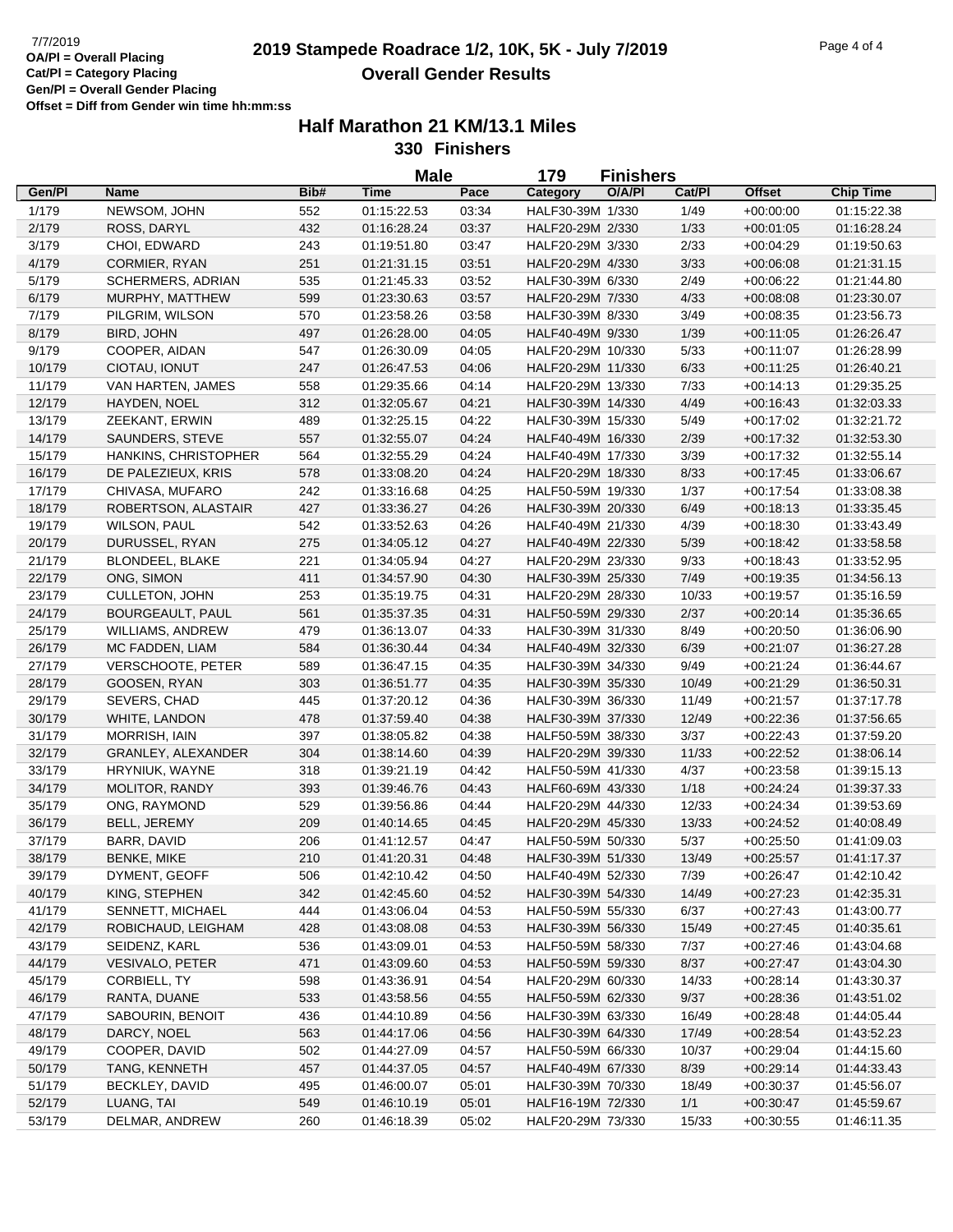# **2019 Stampede Roadrace 1/2, 10K, 5K - July 7/2019** 7/7/2019 Page 5 of 5 **Overall Gender Results**

|                  |                             |            | <b>Male</b>                |       | 179                                      | <b>Finishers</b> |               |                            |                  |
|------------------|-----------------------------|------------|----------------------------|-------|------------------------------------------|------------------|---------------|----------------------------|------------------|
| Gen/Pl           | <b>Name</b>                 | Bib#       | <b>Time</b>                | Pace  | Category                                 | O/A/PI           | Cat/PI        | <b>Offset</b>              | <b>Chip Time</b> |
| 54/179           | KEEFE, DEAN                 | 339        | 01:46:20.66                | 05:02 | HALF40-49M 74/330                        |                  | 9/39          | $+00:30:58$                | 01:46:14.11      |
| 55/179           | PRIBILSKY, REESE            | 418        | 01:46:36.13                | 05:03 | HALF20-29M 75/330                        |                  | 16/33         | $+00:31:13$                | 01:46:30.11      |
| 56/179           | LITWIN, RAYMOND             | 583        | 01:46:38.76                | 05:03 | HALF40-49M 76/330                        |                  | 10/39         | $+00:31:16$                | 01:46:28.91      |
| 57/179           | HOLLAND, ALEX               | 317        | 01:46:41.83                | 05:03 | HALF20-29M 77/330                        |                  | 17/33         | $+00:31:19$                | 01:46:29.44      |
| 58/179           | CROSWELL, JORDAN            | 503        | 01:46:47.55                | 05:03 | HALF20-29M 79/330                        |                  | 18/33         | $+00:31:25$                | 01:46:37.14      |
| 59/179           | OPPERMANN, LARS             | 554        | 01:46:51.53                | 05:03 | HALF40-49M 81/330                        |                  | 11/39         | $+00:31:29$                | 01:46:40.44      |
| 60/179           | CHEE CHUE, ANTHONY          | 240        | 01:47:14.50                | 05:04 | HALF30-39M 82/330                        |                  | 19/49         | $+00:31:51$                | 01:47:11.08      |
| 61/179           | <b>SCHNEIDER, DALE</b>      | 441        | 01:47:16.89                | 05:05 | HALF40-49M 83/330                        |                  | 12/39         | $+00:31:54$                | 01:47:09.50      |
| 62/179           | PARNELL, MARTIN             | 415        | 01:47:53.08                | 05:06 | HALF60-69M 84/330                        |                  | 2/18          | $+00:32:30$                | 01:47:49.45      |
| 63/179           | PETER, RICHARD              | 531        | 01:48:28.91                | 05:08 | HALF50-59M 86/330                        |                  | 11/37         | $+00:33:06$                | 01:48:25.58      |
| 64/179           | FOULGER, GEOFF              | 559        | 01:48:34.75                | 05:08 | HALF20-29M 88/330                        |                  | 19/33         | $+00:33:12$                | 01:48:20.75      |
| 65/179           | HENSTRIDGE, AARON           | 518        | 01:48:36.51                | 05:08 | HALF30-39M 89/330                        |                  | 20/49         | $+00:33:13$                | 01:48:22.69      |
| 66/179           | <b>MCINNIS, GERARD</b>      | 384        | 01:49:12.65                | 05:10 | HALF50-59M 94/330                        |                  | 12/37         | $+00:33:50$                | 01:49:00.16      |
| 67/179           | <b>BILLS, WARREN</b>        | 216        | 01:49:57.32                | 05:12 | HALF30-39M 95/330                        |                  | 21/49         | $+00:34:34$                | 01:49:37.47      |
| 68/179           | SCHLAUCH, KEVIN             | 440        | 01:50:12.81                | 05:13 | HALF30-39M 97/330                        |                  | 22/49         | $+00:34:50$                | 01:50:03.56      |
| 69/179           | LAWRENCE, ANDREW            | 355        | 01:50:12.84                | 05:13 | HALF20-29M 98/330                        |                  | 20/33         | $+00:34:50$                | 01:49:59.85      |
| 70/179           | ANDERSON, RYAN              | 198        | 01:50:36.79                | 05:14 | HALF20-29M 101/330                       |                  | 21/33         | $+00:35:14$                | 01:50:32.78      |
| 71/179           | MCCORMICK, GLENN            | 379        | 01:50:43.35                | 05:14 | HALF40-49M 102/330                       |                  | 13/39         | $+00:35:20$                | 01:50:39.42      |
| 72/179           | MORLEY, DAN                 | 396        | 01:50:51.69                | 05:15 | HALF50-59M 104/330                       |                  | 13/37         | $+00:35:29$                | 01:50:33.26      |
| 73/179           | O'GRADY, PAUL               | 409        | 01:51:54.27                | 05:18 | HALF30-39M 107/330                       |                  | 23/49         | $+00:36:31$                | 01:51:44.60      |
| 74/179           | <b>BOURGET, FRANCOIS</b>    | 225        | 01:51:57.53                | 05:18 | HALF30-39M 108/330                       |                  | 24/49         | $+00:36:35$                | 01:51:48.59      |
| 75/179           | BAILEY, PAT                 | 575        | 01:51:58.70                | 05:18 | HALF50-59M 109/330                       |                  | 14/37         | $+00:36:36$                | 01:51:43.90      |
| 76/179           | FRANK, DEVIN                | 284        | 01:52:19.02                | 05:19 | HALF30-39M 111/330                       |                  | 25/49         | $+00:36:56$                | 01:52:13.83      |
| 77/179           | KING, MARTIN                | 591        | 01:52:47.26                | 05:20 | HALF50-59M 113/330                       |                  | 15/37         | $+00:37:24$                | 01:52:34.88      |
| 78/179           | <b>FRANCIS, MATTHEW</b>     | 283        | 01:52:57.98                | 05:21 | HALF20-29M 114/330                       |                  | 22/33         | $+00:37:35$                | 01:52:46.10      |
| 79/179           | HEFFERNAN, NIALL            | 313        | 01:52:59.19                | 05:21 | HALF20-29M 115/330                       |                  | 23/33         | $+00:37:36$                | 01:52:49.05      |
| 80/179           | SMIGELSKI, RANDALL          | 537        | 01:53:34.33                | 05:22 | HALF50-59M 117/330                       |                  | 16/37         | $+00:38:11$                | 01:53:16.88      |
| 81/179           | PRICE, KENT                 | 419        | 01:53:35.29                | 05:22 | HALF40-49M 118/330                       |                  | 14/39         | $+00:38:12$                | 01:53:18.78      |
| 82/179           | ROBERTS, NATHAN             | 587        | 01:53:40.96                | 05:23 | HALF40-49M 119/330                       |                  | 15/39         | $+00:38:18$                | 01:53:23.71      |
| 83/179           | HRYNUIK, DALE               | 319        | 01:53:46.00                | 05:23 | HALF60-69M 120/330                       |                  | 3/18          | $+00:38:23$                | 01:53:46.00      |
| 84/179           | ANDERSON, RYAN              | 493        | 01:54:01.49                | 05:24 | HALF40-49M 122/330                       |                  | 16/39         | $+00:38:38$                | 01:53:49.68      |
| 85/179           | <b>BIRNIE, MICHAEL</b>      | 217        | 01:54:16.80                | 05:24 | HALF30-39M 123/330                       |                  | 26/49         | $+00:38:54$                | 01:54:02.22      |
| 86/179           | RAMSAY, CRAIG               | 594        | 01:54:18.44                | 05:25 | HALF30-39M 124/330                       |                  | 27/49         | $+00:38:55$                | 01:54:06.18      |
| 87/179           | <b>GOSLING, MATTHEW</b>     | 581        | 01:54:27.11                | 05:25 | HALF30-39M 126/330                       |                  | 28/49         | $+00:39:04$                | 01:54:07.26      |
|                  |                             |            |                            |       |                                          |                  |               |                            |                  |
| 88/179           | <b>BRAITMAIER, MARCO</b>    | 228        | 01:54:30.53                | 05:25 | HALF20-29M 127/330<br>HALF60-69M 128/330 |                  | 24/33         | $+00:39:08$                | 01:54:20.79      |
| 89/179           | OWEL, THEO<br>HANNAH, KEITH | 412        | 01:54:35.73<br>01:55:03.15 | 05:25 | HALF60-69M 130/330                       |                  | 4/18          | $+00:39:13$                | 01:54:33.25      |
| 90/179<br>91/179 |                             | 100<br>546 |                            | 05:27 | HALF30-39M 134/330                       |                  | 5/18<br>29/49 | $+00:39:40$                | 01:54:51.06      |
|                  | CHUI, LUCAS                 |            | 01:55:27.14                | 05:28 |                                          |                  |               | $+00.40.04$                | 01:55:18.93      |
| 92/179           | <b>BAAR, CLIFF</b>          | 202        | 01:55:44.57                | 05:29 | HALF40-49M 137/330                       |                  | 17/39         | $+00:40:22$<br>$+00:40:25$ | 01:55:34.65      |
| 93/179           | COOPER, JOHN                | 250        | 01:55:47.92                | 05:29 | HALF40-49M 138/330<br>HALF20-29M 143/330 |                  | 18/39         |                            | 01:55:36.92      |
| 94/179           | RUMINSKI, KILIAN            | 435        | 01:57:04.09                | 05:32 |                                          |                  | 25/33         | $+00:41:41$                | 01:56:47.70      |
| 95/179           | LONSBERRY, DARRELL          | 362        | 01:57:27.22                | 05:33 | HALF40-49M 146/330                       |                  | 19/39         | $+00:42:04$                | 01:57:12.89      |
| 96/179           | TIEH, JOHN                  | 462        | 01:57:29.14                | 05:34 | HALF60-69M 147/330                       |                  | 6/18          | $+00:42:06$                | 01:57:23.88      |
| 97/179           | MCLEAN, DOUG                | 527        | 01:57:31.79                | 05:34 | HALF60-69M 148/330                       |                  | 7/18          | $+00:42:09$                | 01:57:13.45      |
| 98/179           | THOMPSON, MICHAEL           | 460        | 01:57:39.06                | 05:34 | HALF40-49M 149/330                       |                  | 20/39         | $+00:42:16$                | 01:57:26.48      |
| 99/179           | SCOTT, STEWART              | 443        | 01:57:43.44                | 05:34 | HALF50-59M 150/330                       |                  | 17/37         | $+00:42:20$                | 01:57:33.15      |
| 100/179          | KASSEL, JARED               | 337        | 01:57:54.55                | 05:35 | HALF40-49M 151/330                       |                  | 21/39         | $+00:42:32$                | 01:57:43.93      |
| 101/179          | ROUAULT, DAVID              | 433        | 01:58:12.48                | 05:36 | HALF20-29M 152/330                       |                  | 26/33         | $+00:42:49$                | 01:58:06.08      |
| 102/179          | MARINUCCI, MAT              | 525        | 01:58:20.12                | 05:36 | HALF30-39M 153/330                       |                  | 30/49         | $+00:42:57$                | 01:58:07.28      |
| 103/179          | KURIACHAN, VIKAS            | 346        | 01:58:31.75                | 05:37 | HALF40-49M 155/330                       |                  | 22/39         | $+00:43:09$                | 01:58:14.37      |
| 104/179          | DESROCHES, MICHAEL          | 266        | 01:58:32.14                | 05:37 | HALF50-59M 156/330                       |                  | 18/37         | $+00:43:09$                | 01:58:24.75      |
| 105/179          | LAMB JR, ROBERT             | 349        | 01:58:33.34                | 05:37 | HALF50-59M 158/330                       |                  | 19/37         | $+00:43:10$                | 01:58:22.13      |
| 106/179          | DESHPANDE, SHASHIKANK       | 264        | 02:00:15.67                | 05:41 | HALF40-49M 164/330                       |                  | 23/39         | $+00:44:53$                | 01:59:53.55      |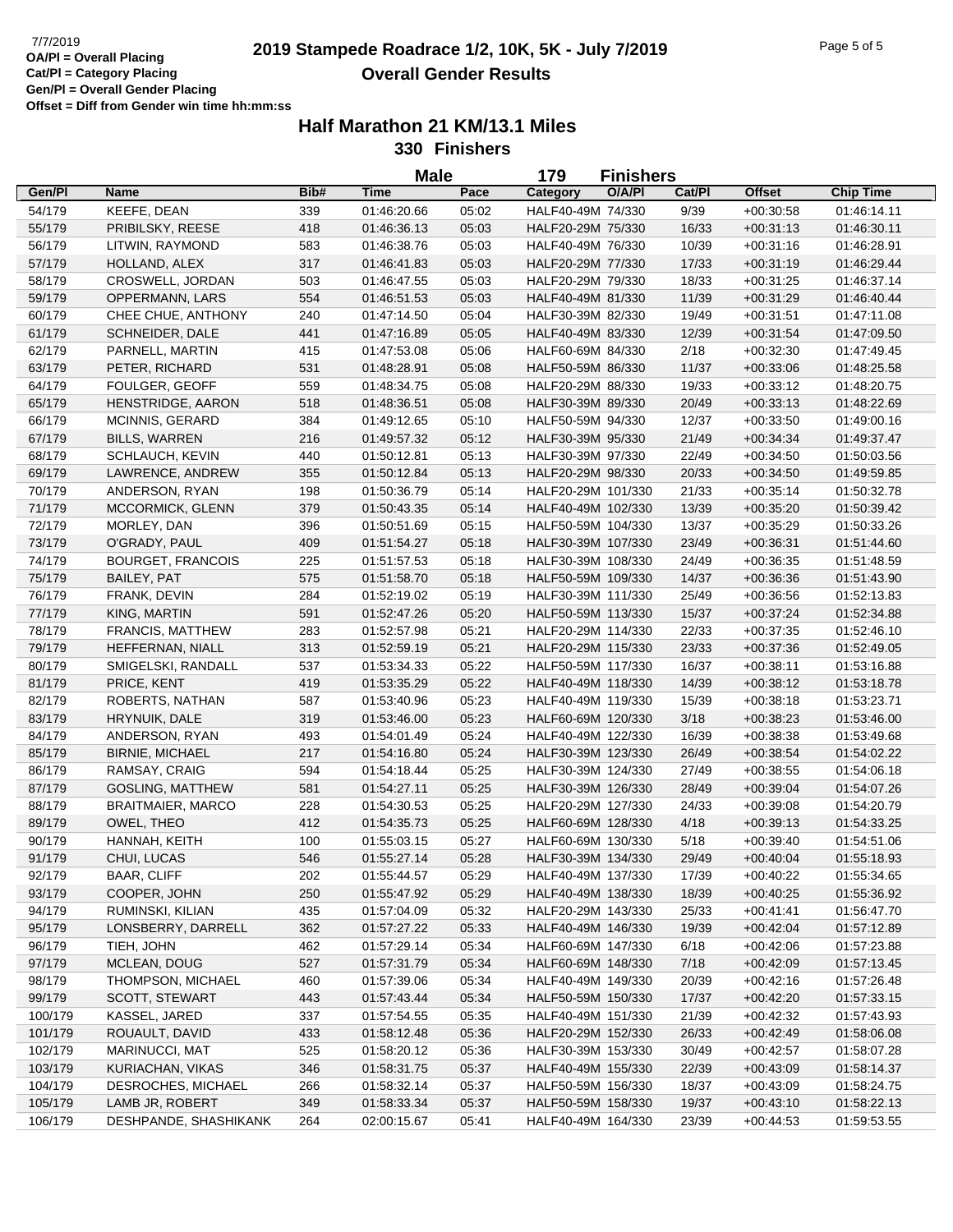# **2019 Stampede Roadrace 1/2, 10K, 5K - July 7/2019** 7/7/2019 Page 6 of 6 **Overall Gender Results**

| su rinisners |  |  |  |
|--------------|--|--|--|
|              |  |  |  |

|         |                            |      | <b>Male</b> |       | 179                | <b>Finishers</b> |        |               |                  |
|---------|----------------------------|------|-------------|-------|--------------------|------------------|--------|---------------|------------------|
| Gen/Pl  | <b>Name</b>                | Bib# | Time        | Pace  | Category           | O/A/PI           | Cat/PI | <b>Offset</b> | <b>Chip Time</b> |
| 107/179 | HUFF, GORDON               | 320  | 02:01:16.53 | 05:44 | HALF60-69M 168/330 |                  | 8/18   | $+00:45:54$   | 02:00:57.21      |
| 108/179 | PISO, CAL                  | 597  | 02:01:25.89 | 05:45 | HALF60-69M 170/330 |                  | 9/18   | $+00:46:03$   | 02:01:12.47      |
| 109/179 | LOCKE, JUSTIN              | 524  | 02:01:34.72 | 05:45 | HALF30-39M 171/330 |                  | 31/49  | $+00:46:12$   | 02:01:28.97      |
| 110/179 | <b>BANKS, PETER</b>        | 205  | 02:02:10.39 | 05:47 | HALF40-49M 172/330 |                  | 24/39  | $+00:46:47$   | 02:01:51.48      |
| 111/179 | <b>BERCHA, ROBERT</b>      | 214  | 02:02:52.81 | 05:49 | HALF50-59M 174/330 |                  | 20/37  | $+00:47:30$   | 02:02:40.20      |
| 112/179 | JONES, BERNIE              | 332  | 02:03:00.57 | 05:49 | HALF50-59M 175/330 |                  | 21/37  | $+00:47:38$   | 02:02:40.47      |
| 113/179 | JENSEN, JONATHAN           | 329  | 02:03:10.09 | 05:50 | HALF40-49M 176/330 |                  | 25/39  | $+00:47:47$   | 02:02:54.87      |
| 114/179 | RATTAI, HAROLD             | 422  | 02:03:56.19 | 05:52 | HALF50-59M 179/330 |                  | 22/37  | $+00:48:33$   | 02:03:52.13      |
| 115/179 | RODRIGUEZ, FIL             | 429  | 02:03:59.07 | 05:52 | HALF30-39M 180/330 |                  | 32/49  | $+00:48:36$   | 02:03:41.91      |
| 116/179 | <b>BLACK, CLINT</b>        | 498  | 02:04:02.54 | 05:52 | HALF40-49M 182/330 |                  | 26/39  | $+00.48:40$   | 02:03:56.20      |
| 117/179 | GOODRIDGE, WAYNE           | 512  | 02:04:09.87 | 05:53 | HALF50-59M 183/330 |                  | 23/37  | $+00:48:47$   | 02:03:48.24      |
| 118/179 | <b>BOUCHARD, DANY</b>      | 223  | 02:04:26.44 | 05:53 | HALF50-59M 186/330 |                  | 24/37  | $+00:49:03$   | 02:04:12.90      |
| 119/179 | MELNITSKI, TIM             | 390  | 02:04:29.44 | 05:53 | HALF50-59M 188/330 |                  | 25/37  | $+00.49.06$   | 02:04:19.91      |
| 120/179 | KAMPS, GERRIT              | 334  | 02:04:58.25 | 05:55 | HALF30-39M 190/330 |                  | 33/49  | $+00:49:35$   | 02:04:45.47      |
| 121/179 | MANOCHA, GARY              | 373  | 02:05:04.51 | 05:55 | HALF30-39M 191/330 |                  | 34/49  | $+00:49:41$   | 02:04:56.14      |
| 122/179 | LUTZ, PATRICK              | 366  | 02:05:06.26 | 05:55 | HALF40-49M 192/330 |                  | 27/39  | $+00:49:43$   | 02:04:47.36      |
| 123/179 | YIP, ALVIN                 | 543  | 02:06:11.14 | 05:58 | HALF30-39M 194/330 |                  | 35/49  | $+00:50:48$   | 02:05:47.89      |
| 124/179 | EKLUND, DARREN             | 579  | 02:06:30.15 | 05:59 | HALF40-49M 195/330 |                  | 28/39  | $+00:51:07$   | 02:06:21.00      |
| 125/179 | KIMMETT, REID              | 556  | 02:06:35.61 | 05:59 | HALF30-39M 198/330 |                  | 36/49  | $+00:51:13$   | 02:06:19.91      |
| 126/179 | <b>BOLLMANN, THOMAS</b>    | 222  | 02:06:42.71 | 06:00 | HALF30-39M 199/330 |                  | 37/49  | $+00:51:20$   | 02:06:22.25      |
| 127/179 | <b>CLEMENTS, ANDREW</b>    | 600  | 02:07:37.91 | 06:02 | HALF50-59M 202/330 |                  | 26/37  | $+00:52:15$   | 02:07:37.91      |
| 128/179 | MASSINA, SEAN              | 377  | 02:08:01.88 | 06:04 | HALF30-39M 203/330 |                  | 38/49  | $+00:52:39$   | 02:07:39.19      |
| 129/179 | NGUYEN, NICHOSON           | 404  | 02:08:11.73 | 06:04 | HALF20-29M 204/330 |                  | 27/33  | $+00:52:49$   | 02:07:56.60      |
| 130/179 | HILL, IAN                  | 519  | 02:08:29.68 | 06:05 | HALF50-59M 207/330 |                  | 27/37  | $+00:53:07$   | 02:08:12.24      |
| 131/179 | KMET, JASON                | 344  | 02:09:01.34 | 06:06 | HALF40-49M 209/330 |                  | 29/39  | $+00:53:38$   | 02:08:42.05      |
| 132/179 | RULLER, KEN                | 434  | 02:09:25.37 | 06:08 | HALF60-69M 210/330 |                  | 10/18  | $+00:54:02$   | 02:09:07.35      |
| 133/179 | MILBURY, DAWSON            | 392  | 02:09:34.58 | 06:08 | HALF60-69M 211/330 |                  | 11/18  | $+00:54:12$   | 02:09:13.74      |
| 134/179 | MARR, FRASER               | 568  | 02:09:49.04 | 06:09 | HALF20-29M 212/330 |                  | 28/33  | $+00:54:26$   | 02:05:16.57      |
| 135/179 | DEAVER, RUSSELL            | 258  | 02:09:51.47 | 06:09 | HALF40-49M 213/330 |                  | 30/39  | $+00:54:28$   | 02:09:28.35      |
| 136/179 | <b>BURTON, ANDREW</b>      | 501  | 02:10:05.56 | 06:09 | HALF20-29M 215/330 |                  | 29/33  | $+00.54.43$   | 02:09:47.43      |
| 137/179 | MOONEY, SEAN               | 395  | 02:10:11.05 | 06:10 | HALF40-49M 216/330 |                  | 31/39  | $+00:54:48$   | 02:09:48.85      |
| 138/179 | REILANDER, CODY            | 423  | 02:10:38.77 | 06:11 | HALF30-39M 219/330 |                  | 39/49  | $+00:55:16$   | 02:10:24.36      |
| 139/179 | MCFETRIDGE, CHRIS          | 382  | 02:10:41.10 | 06:11 | HALF30-39M 220/330 |                  | 40/49  | $+00:55:18$   | 02:10:14.23      |
| 140/179 | CIAVAGLIA, ROBERT          | 246  | 02:11:16.88 | 06:13 | HALF60-69M 221/330 |                  | 12/18  | $+00:55:54$   | 02:10:58.54      |
| 141/179 | DHILLON, SOHAN SINGH       | 504  | 02:11:44.35 | 06:14 | HALF70-79M 222/330 |                  | 1/2    | $+00.56:21$   | 02:11:15.41      |
| 142/179 | <b>SCHRANTZ, SCOTT</b>     | 442  | 02:11:54.55 | 06:15 | HALF50-59M 224/330 |                  | 28/37  | $+00:56:32$   | 02:11:32.81      |
| 143/179 | <b>BAILEY, DYLAN</b>       | 494  | 02:12:01.72 | 06:15 | HALF30-39M 225/330 |                  | 41/49  | $+00.56.39$   | 02:11:57.15      |
| 144/179 | TULLOCH, MARK              | 463  | 02:12:06.13 | 06:15 | HALF30-39M 226/330 |                  | 42/49  | $+00:56:43$   | 02:11:49.55      |
| 145/179 | GRITTEN, DAVE              | 306  | 02:12:20.52 | 06:16 | HALF50-59M 227/330 |                  | 29/37  | $+00:56:57$   | 02:12:03.27      |
| 146/179 | WOZNIAK, CHRIS             | 482  | 02:12:47.68 | 06:17 | HALF60-69M 231/330 |                  | 13/18  | $+00:57:25$   | 02:12:25.57      |
| 147/179 | KURZ, WALTER               | 347  | 02:13:20.87 | 06:19 | HALF50-59M 233/330 |                  | 30/37  | $+00.57:58$   | 02:12:59.54      |
| 148/179 | DAVIDSON, REAGEN           | 256  | 02:13:58.41 | 06:20 | HALF40-49M 234/330 |                  | 32/39  | $+00:58:35$   | 02:13:31.74      |
| 149/179 | SLOGROVE, CLINTON          | 449  | 02:14:20.80 | 06:22 | HALF30-39M 237/330 |                  | 43/49  | $+00:58:58$   | 02:14:17.94      |
| 150/179 | VAN DER MERWE, CARLO       | 467  | 02:14:56.07 | 06:23 | HALF50-59M 238/330 |                  | 31/37  | $+00:59:33$   | 02:14:32.94      |
| 151/179 | RANGASAMY, SURESH          | 532  | 02:15:05.66 | 06:24 | HALF30-39M 239/330 |                  | 44/49  | $+00.59:43$   | 02:14:44.26      |
| 152/179 | <b>INFUSINO, SANTO</b>     | 324  | 02:15:32.19 | 06:25 | HALF50-59M 240/330 |                  | 32/37  | $+01:00:09$   | 02:15:10.85      |
| 153/179 | FRISON, MARIO              | 286  | 02:15:57.45 | 06:26 | HALF50-59M 241/330 |                  | 33/37  | $+01:00:34$   | 02:15:32.05      |
| 154/179 | <b>BLACKER, HOWARD</b>     | 218  | 02:16:17.33 | 06:27 | HALF50-59M 243/330 |                  | 34/37  | $+01:00:54$   | 02:15:58.39      |
| 155/179 | MADSEN, BRYAN              | 369  | 02:16:38.87 | 06:28 | HALF30-39M 244/330 |                  | 45/49  | $+01:01:16$   | 02:16:19.66      |
| 156/179 | WARD, COLIN                | 473  | 02:16:56.63 | 06:29 | HALF30-39M 246/330 |                  | 46/49  | $+01:01:34$   | 02:16:39.38      |
| 157/179 | DEUTSCHER, NORMAN          | 267  | 02:17:38.91 | 06:31 | HALF70-79M 249/330 |                  | 2/2    | $+01:02:16$   | 02:17:18.74      |
| 158/179 | <b>IBEABUCHI, CHINEKWU</b> | 322  | 02:19:02.86 | 06:35 | HALF40-49M 254/330 |                  | 33/39  | $+01:03:40$   | 02:18:39.73      |
| 159/179 | LANCIAULT, JEAN-CHARLES    | 351  | 02:19:07.81 | 06:35 | HALF40-49M 255/330 |                  | 34/39  | $+01:03:45$   | 02:18:43.17      |